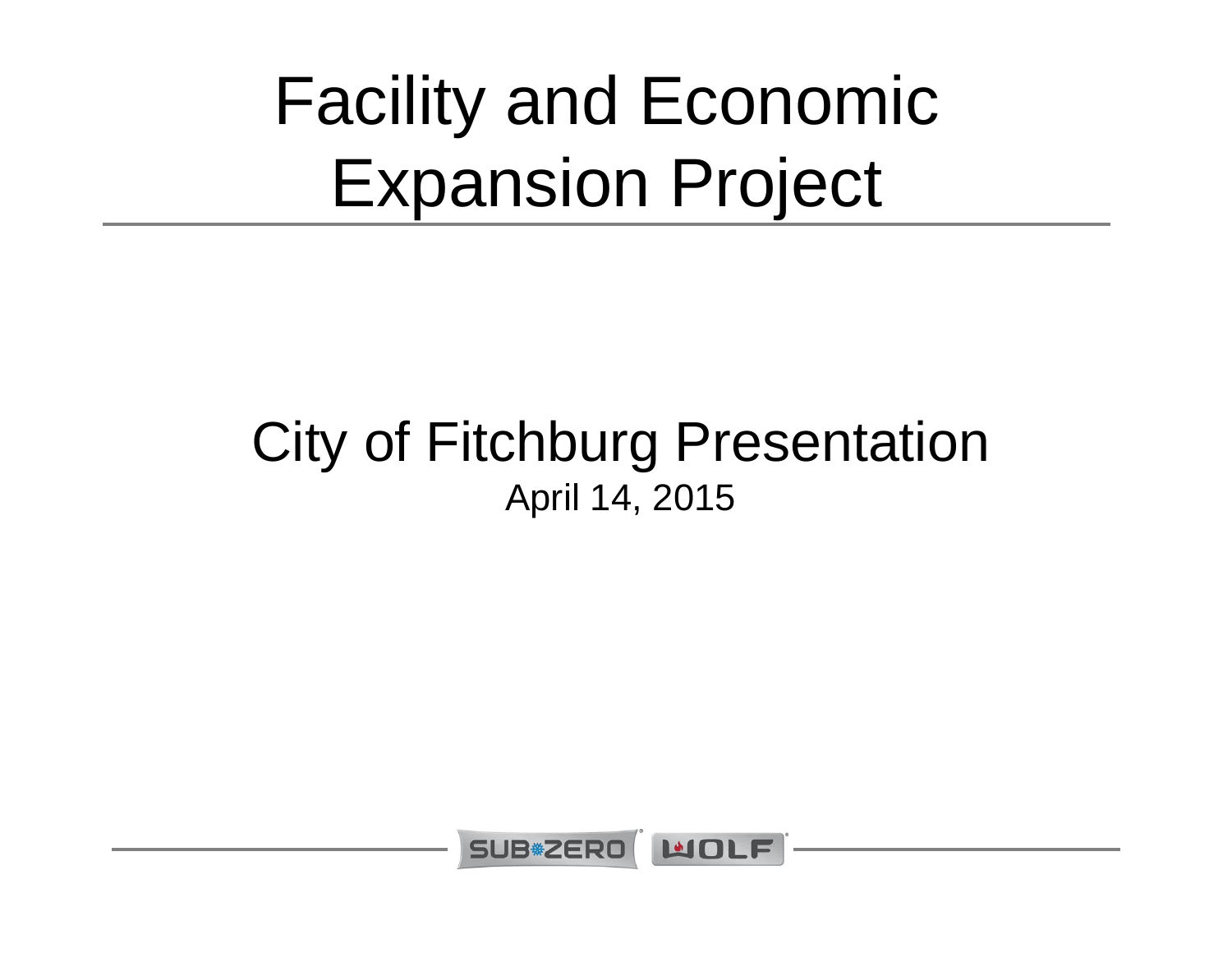#### Background

- Leading manufacturer of premium residential kitchen appliances marketed under the Sub-Zero and Wolf brand names.
- Facilities exist in Madison and Fitchburg, Wisconsin; Phoenix and Goodyear, Arizona; and Richmond, Kentucky.
- Affiliated companies have numerous distribution centers and showrooms throughout the United States.

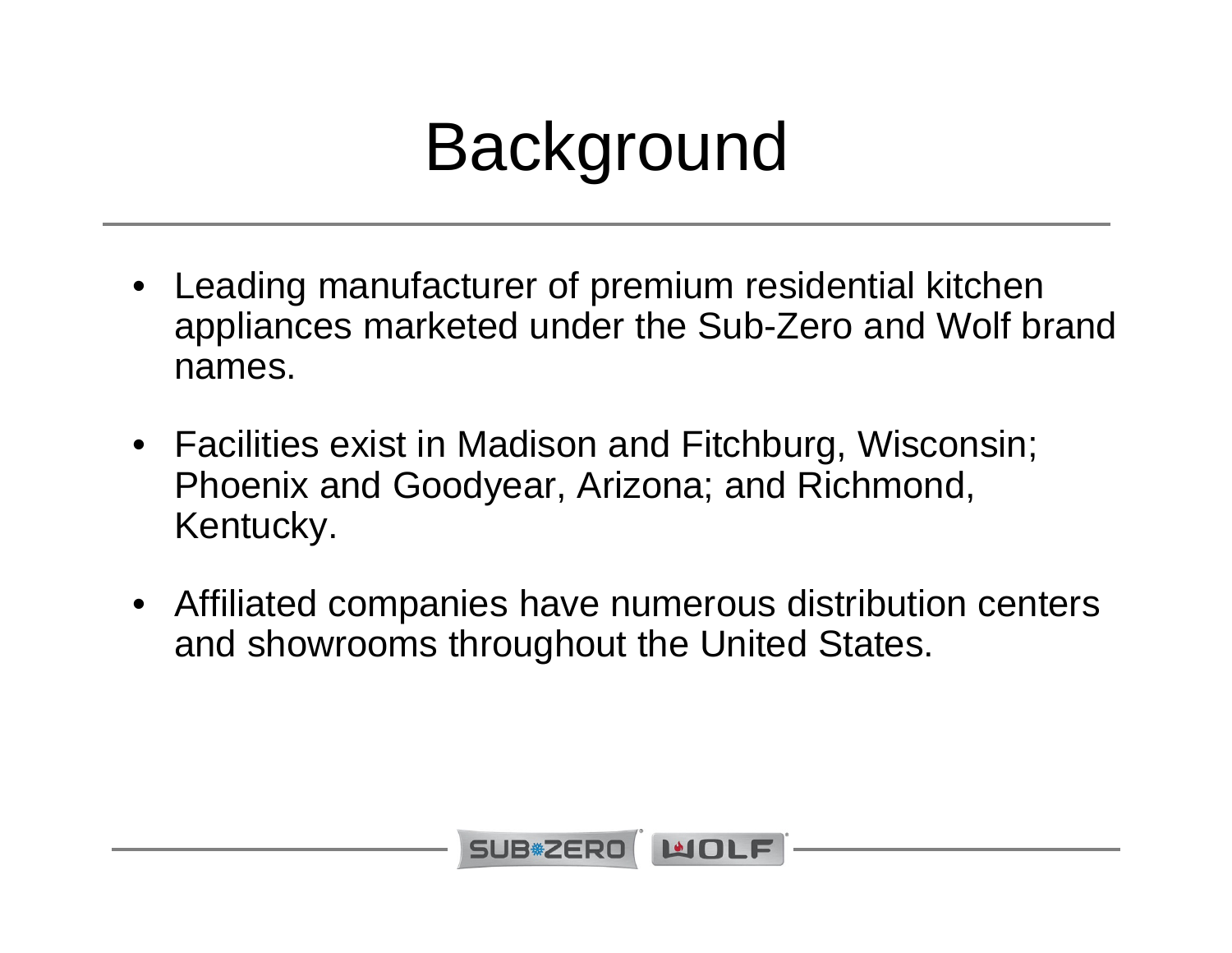## Company History

- Founded in 1945 by Westye F. Bakke who built the first freestanding freezer in the basement of his Madison, WI home.
- • In the 1950's Sub-Zero developed the first built-in refrigerator.
- Continued innovation led to the development of wine storage in the 1990's which was the first investment in Fitchburg.
- • Acquired Wolf Gourmet in March 2000 to create the ultimate in cooking instruments.

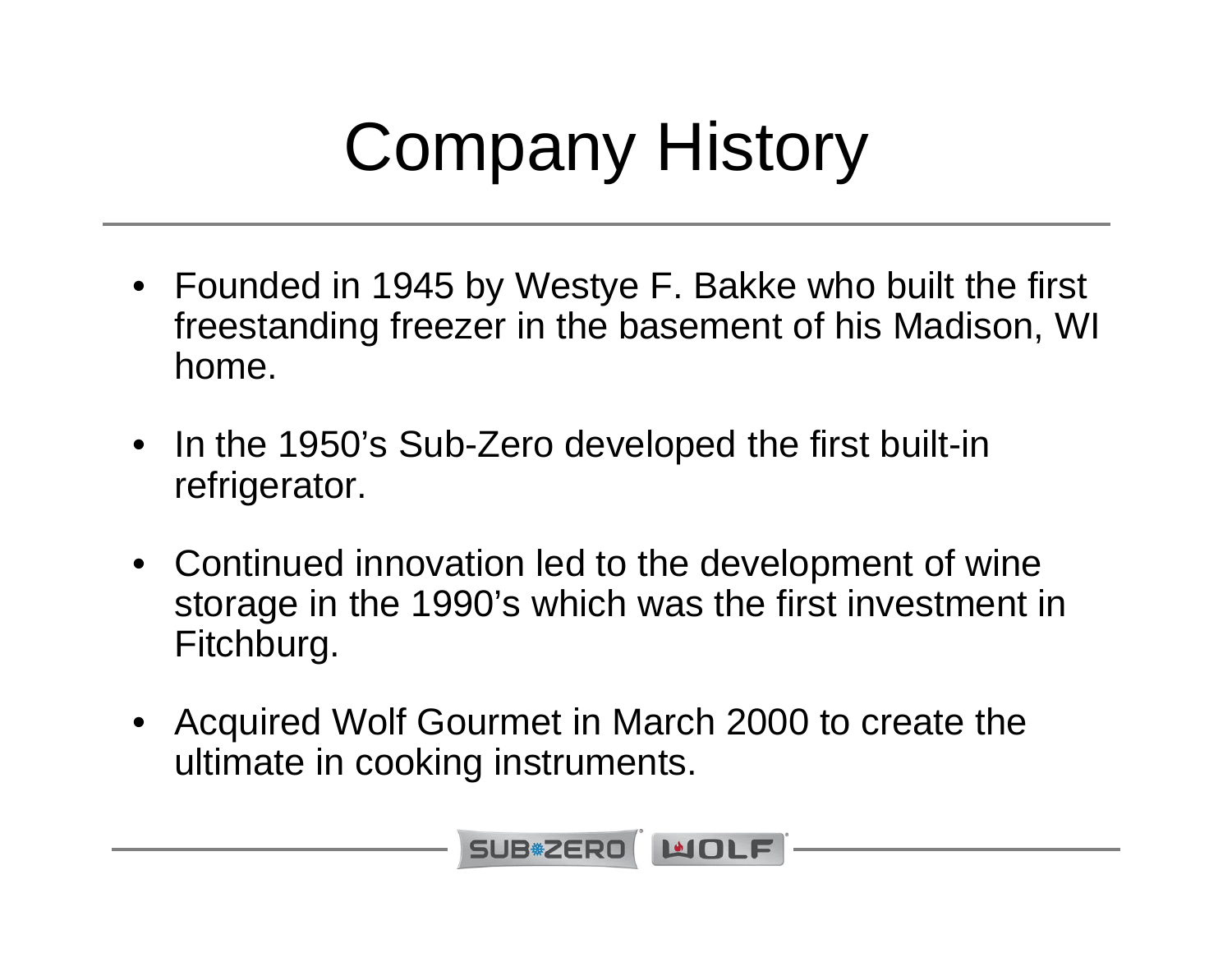## History of Wolf Facility

- June 2000 Wolf facility started with approximately 35 hourly employees with two major product lines.
- By January 2008 grew to 305 hourly employees with 8 major product lines.
- Currently have 352 hourly employees with 12 major product lines.

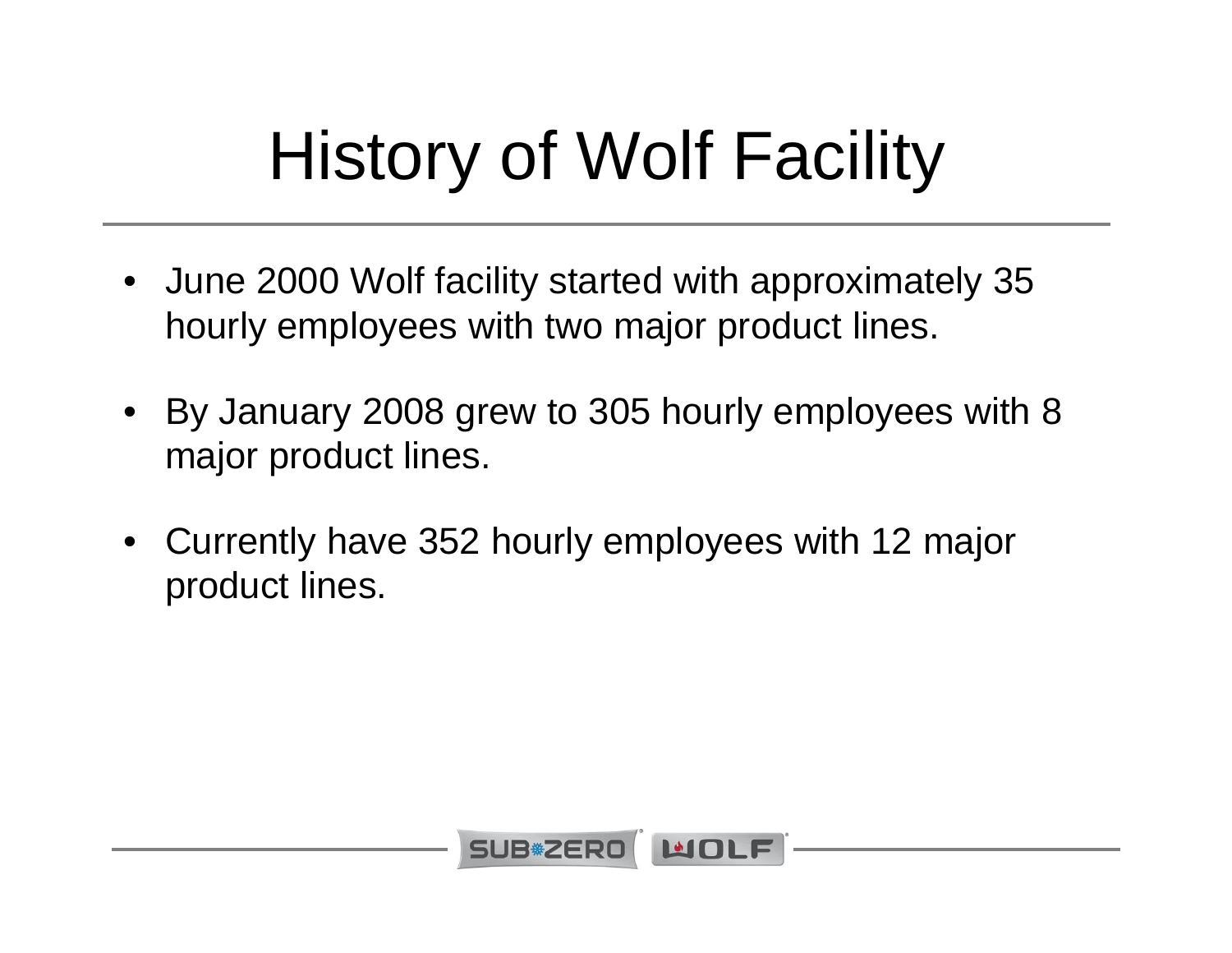

SUB**\*ZERO** MOLF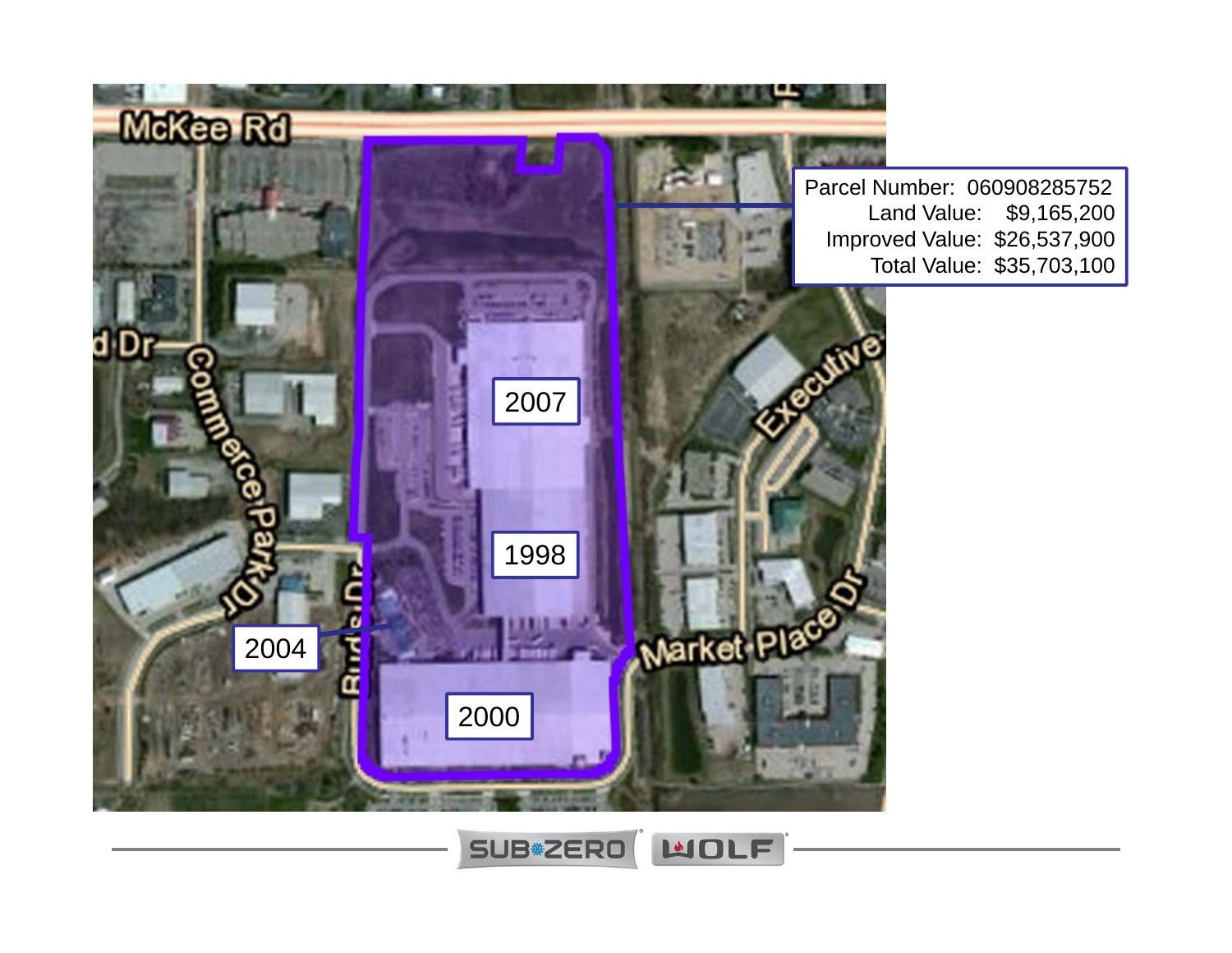#### Proposed Project

- Currently evaluating the economics of additional production capacity in Fitchburg.
- Potential investment would include construction of a 250,000 – 300,000 square foot facility at an approximate cost of \$50-\$60 million including equipment.
- Estimated annual property tax impact of \$250,000 \$285,000.
- Hire and train 250 300 full-time employees in the first three years of operation (2016 – 2018).
- • Average wages of approximately \$18/hour plus 55% fringe benefits.

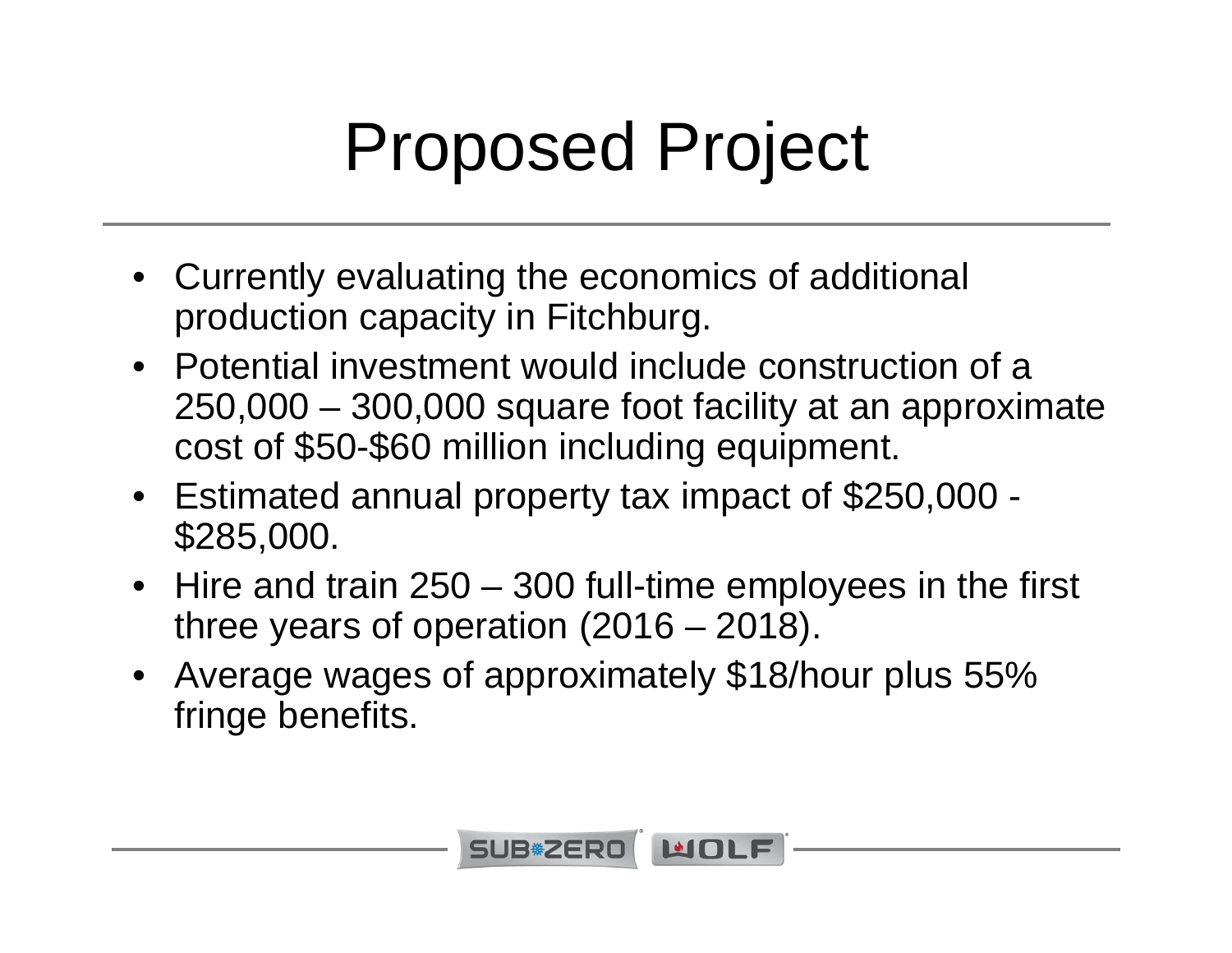# Preliminary Site Map



SUB**\*ZERO** WOLF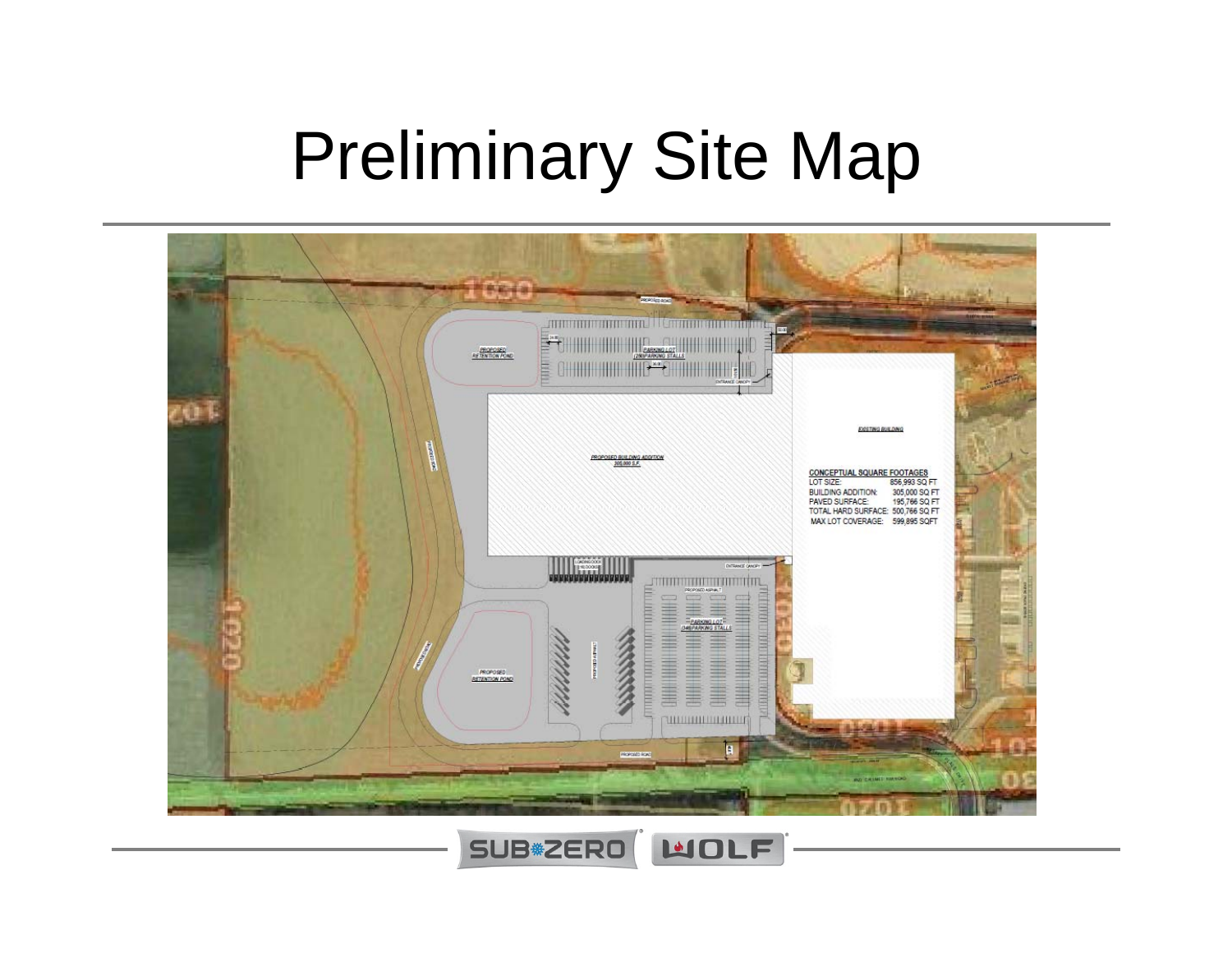#### Current Shifts & Hours

#### **Office**

• 1st shift: 8am - 5pm Monday - Friday (446 EE's)

Sub-Zero Factory

- 1st shift: 5am 1pm Monday Friday (169 EE's)
- 2nd shift: 2pm 12am Monday Thursday (150 EE's)

Wolf Factory

- 1st shift: 6am 2pm Monday Friday (230 EE's)
- 2nd shift: 2pm 10pm Monday Friday (67 EE's)
- 3rd shift: 10pm 6am Sunday Thursday (55 EE's)

Total Fitchburg Employees = 1,117

SUB\*ZERO LUOLF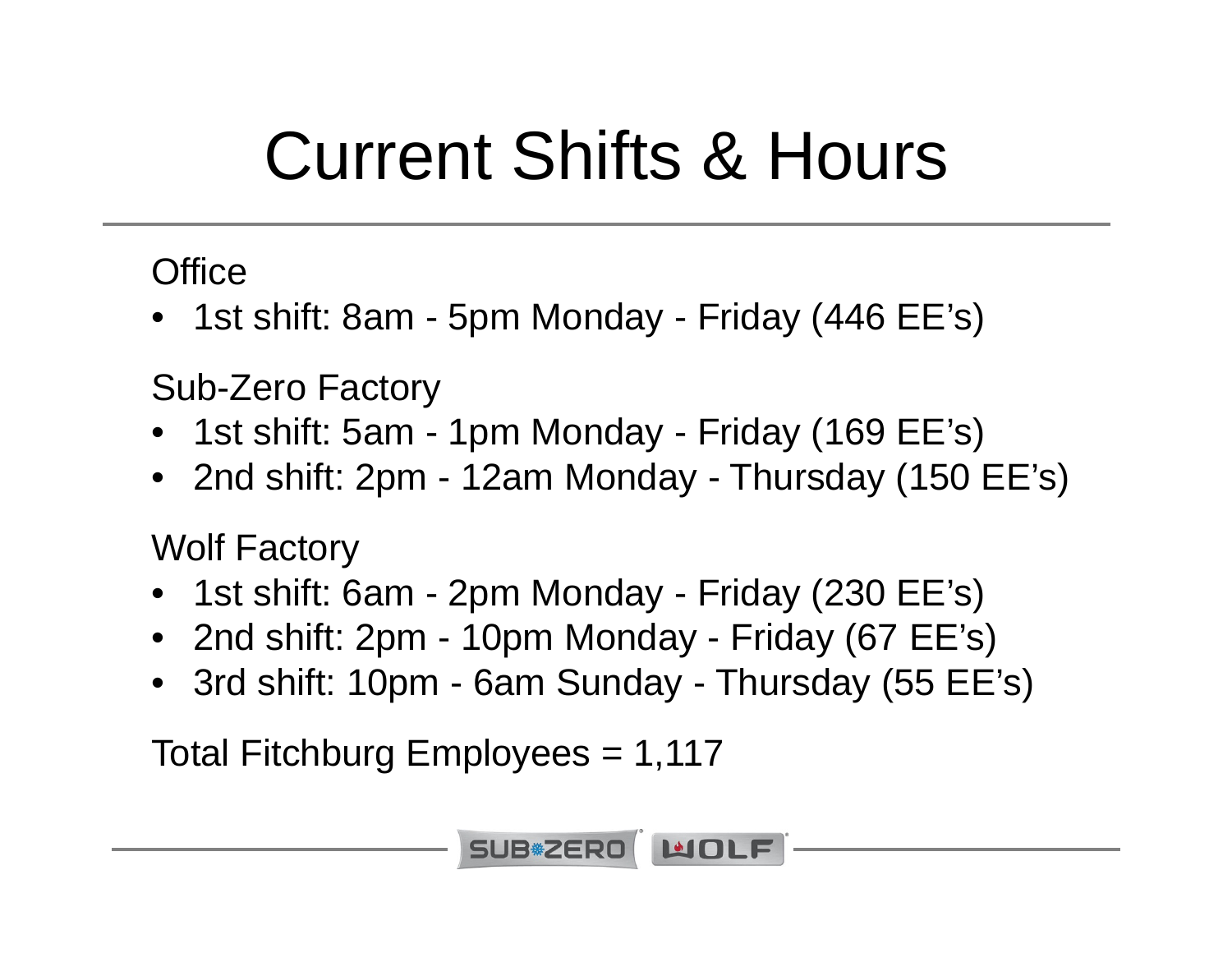#### Employee Zip Code of Residence